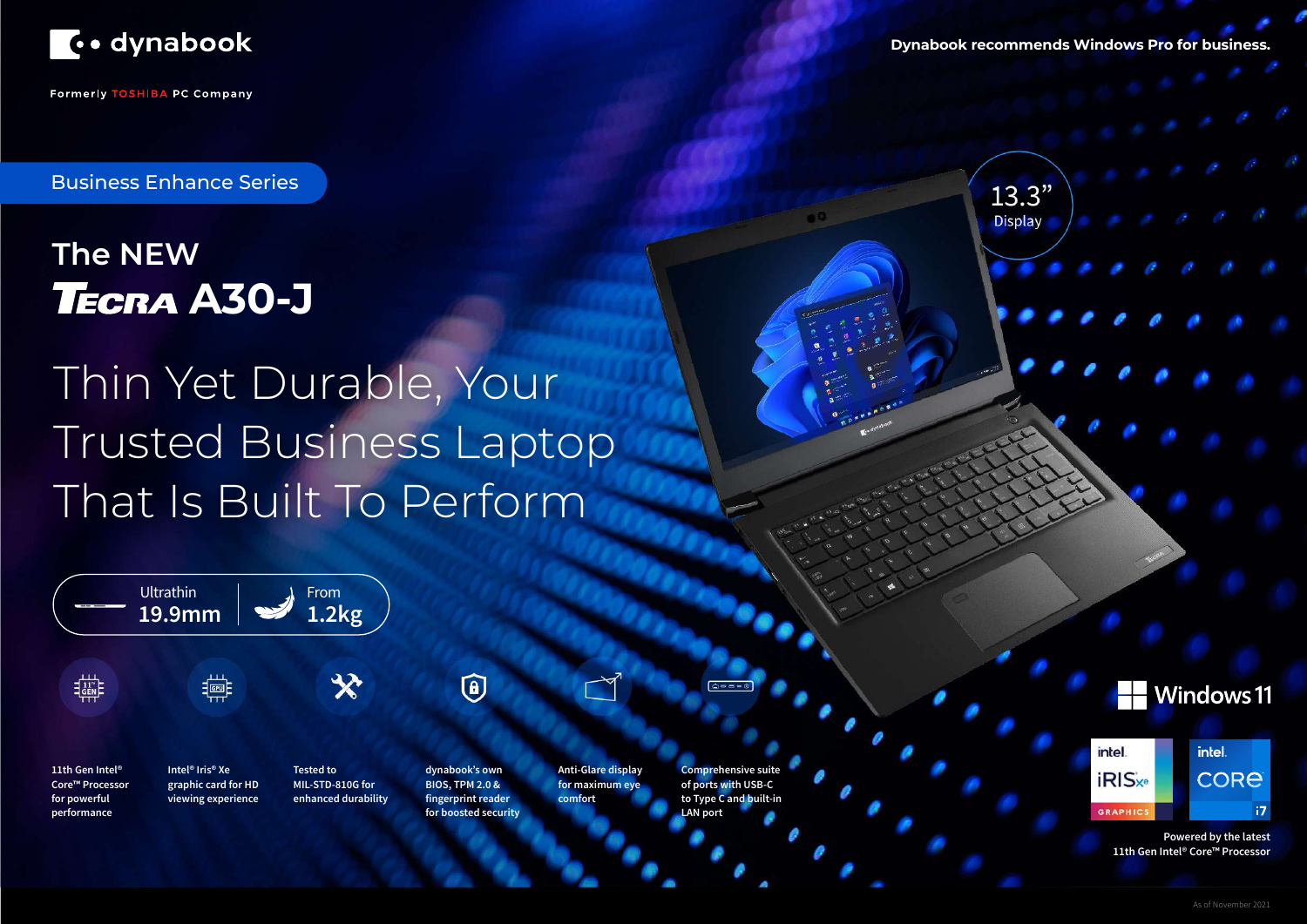

# Product Highlights

## Powerful Performance, Unrivalled Productivity

Work at your best and let Tecra A30-J do the rest. With the latest 11th Intel® Core™ processors, Tecra A30-J running on full power at 28W, 8GB Onboard SDRAM at 3200MHz, and ultra-fast PCIe SSD storage of up to 1TB, the laptop thrives in any corporate environment. Its Quick Charge feature that charges up to 4 hours of battery life from just a 30-minute charge empowers you to achieve more, especially when on-the-move. The Tecra A30-J also delivers premium acoustics with its stereo speakers enhanced with DTS Sound™.

#### A HD Viewing Like No Other

Take your viewing experience to a whole new level with crisp, stunning visuals at greater speed powered by Intel® Iris® Xe graphics. Equipped with 13.3" Sharp IGZO Full HD Anti-Glare TFT Display with In-Cell Touch Technology, Tecra A30-J delivers a comfortable experience, especially for professionals who works long hours. Tecra A30-J also has built-in HD web camera with dual microphone for professionals to take video calls from anywhere.

## Strength In Every Inch

The Tecra A30-J was engineered to pass MIL-STD-810G standard testing methodology for strength and durability. The laptop leader also conducts Highly Accelerated Life Test (HALT) and other stress tests across the chassis, hinge, keyboard, and ports of these laptops to deliver the perfect blend of rigidity and flexibility, so you can work in confidence no matter the working environment.

#### Work With A Peace of Mind

Achieve maximum security with an extensive range of built-in security features to safeguard your business-critical data and prevent cyber attacks. The Tecra A30-J is equipped with Trusted Platform Module v2.0 to boost overall laptop and data security, including optional fingerprint reader and infrared camera for additional layers of convenient security authentication. Building a secure foundation with Dynabook's native BIOS, the only major laptop brand who writes its own BIOS, professionals can work with a peace of mind, focusing on tasks that matters most.

#### Engineered For Business Mobility

With business mobility becoming a key business trend, Tecra A30-J is designed for professionals like yourself with its thin and sleek built. Just 19.9mm thin and weighing only 1.2kg, the laptop has portability at its core, making working on-the-go an effortless experience.

Travel light with a comprehensive suite of ports from USB 3.0, USB 3.1 Type-C™ Gen 1, HDMI-out, RJ-45 Ethernet LAN, headphone/microphone to microSD card reader, there is no need to carry additional hubs while working out of an office setting. Powered with Intel® Wi-Fi 6 Dual Band Wireless LAN, professionals can stay connected to the business from wherever work takes you.

#### Uncompromising Laptop Experience For Your Workday and Beyond

With premium acoustics with its stereo speakers enhanced with DTS Sound™, Tecra A30-J is built to deliver quality video presentations and online meetings. With the option of a backlit tiled keyboard, professionals are treated to an all-rounded ergonomic user experience to power productivity and efficiency through comfort and convenience.



#### **Dynabook recommends Windows Pro for business.**